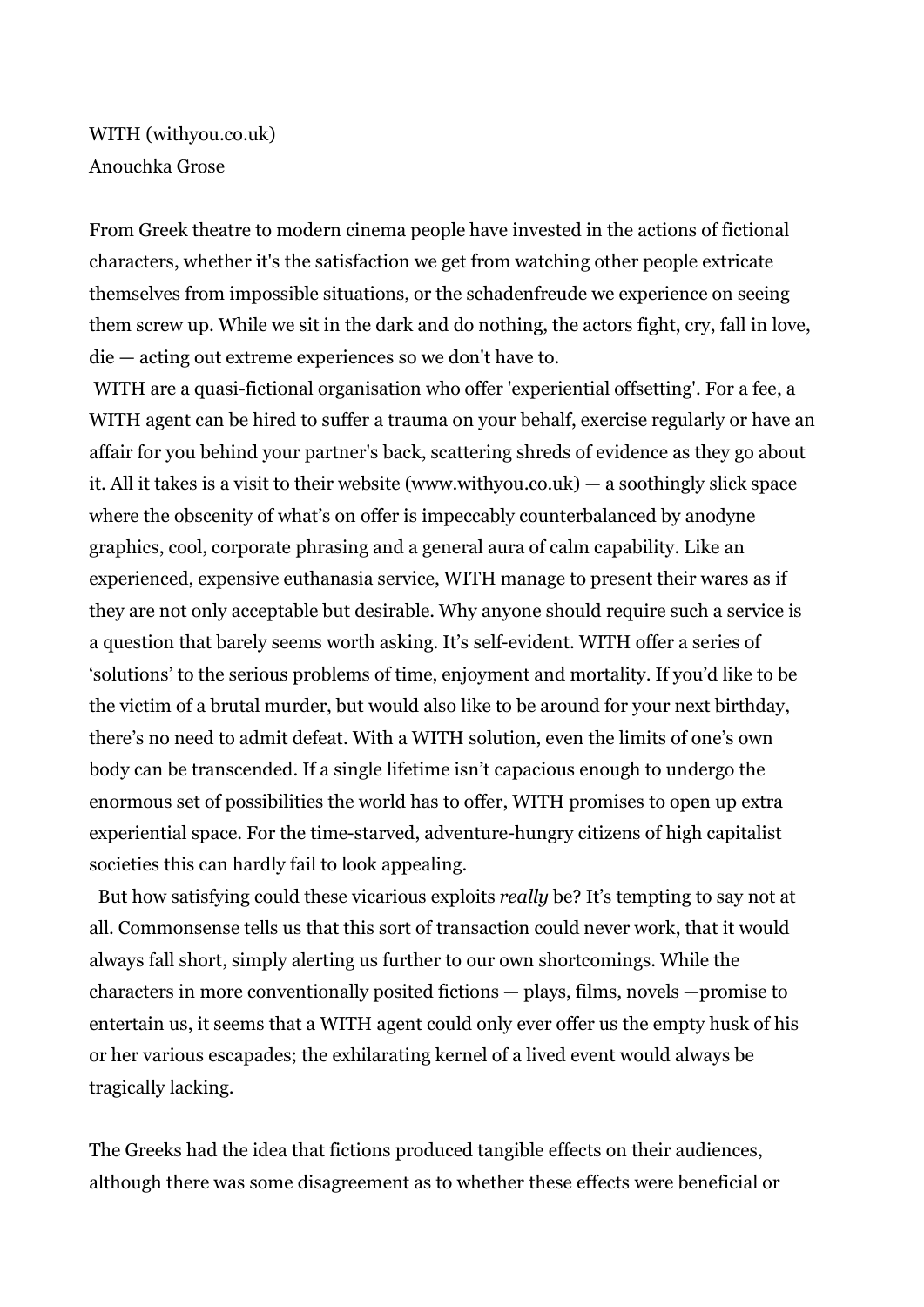detrimental. For Plato, poetry threatened to make men more hysterical by pointing them towards extremes of feeling, while for Aristotle it promised opportunities for catharsis. According to this latter theory, by identifying with fictions one could purge oneself of extreme passion and return to a state of emotional equilibrium. In either case, representations were thought to have very real consequences; they could actually make your life better or worse.

 Freud, in *Creative Writers and Daydreaming*, comes back to the question of why we should care about writing, or reading, stories. What are the mechanisms by which they captivate us? He found the beginnings of an answer in children's play: 'Might we not say,' he asks, 'that every child at play behaves like a creative writer, in that he creates a world of his own, or, rather, rearranges the things of his world in a new way which pleases him?'

Children's play is extremely serious because it forms part of an attempt to bring the world under control through gesture and language. And, according to Freud, the pleasure we feel as children on causing things to behave as we dictate proves impossible to give up. Why relinquish such a great source of satisfaction? As adults we may cease to play in the ways that we used to, but we substitute our games with daydreams and phantasies in which people and events operate as we would wish them to. Maybe we imagine getting a great job and marrying the boss's daughter. But, equally, perhaps we envision being beaten and enslaved by a cruel tyrant. Psychoanalysis teaches us that what pleases us may not be what society broadly designates as 'pleasurable'. And fiction, like child's play, offers us an experimental space in which any manner of experience can be organised, improved on or tried out.

In an amazing logical reversal Freud points out that having played at being an adult as a child, longing all the while for a time when one's actions would have consequences in the 'real' world, one might then find oneself looking back at childhood games and seeing their comical similarity with 'genuine' adult activities. 'By equating his ostensibly serious occupations of to-day with his childhood games,' says Freud, '[man] can throw off the too heavy burden imposed on him by life and win the high yield of pleasure afforded by *humour*.' In saying this, Freud collapses any rigid distinction between reality and representation. When 'real life' appears as the facsimile of a childish game it suddenly becomes funny. Freud, like Aristotle, was inclined to emphasise the curative possibilities of fiction. Representations can be used to provide relief.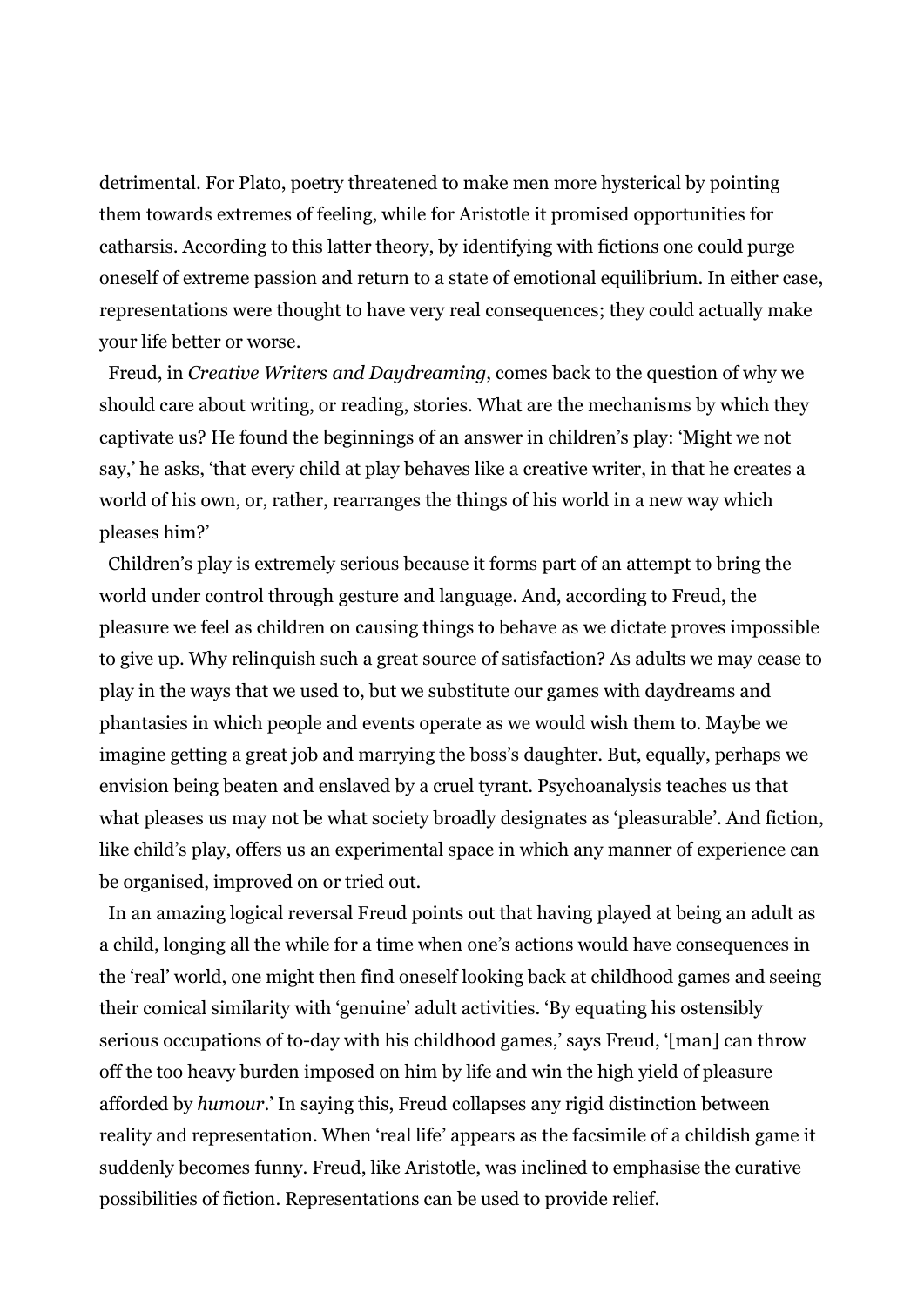As part of the current WITH exhibition at Rokeby, Beth and Ed Greenacre, the gallery directors, have each commissioned an agent to act on their behalf. Ed's agent exercises for a fixed period each morning, sending evidence of his exertions each day in the form of a sweaty t-shirt and DVD. Beth's agent is employed to do nothing for the duration of the show, emailing a photograph of herself to the gallery on the hour every hour. Presumably running a West End Gallery makes either activity extremely difficult, and it's easy to see the attraction of both services. Exercise is good for you, therefore promising to make you live longer, creating the time and space for the consumption of yet more goods and experiences. Doing nothing is the rarest of luxuries in a culture where even leisure activities form part of one's moral duty to 'realise' one's existence. Relaxed, contemplative boredom is the one state it's increasingly difficult to achieve.

In his essay, *The Storyteller*, Walter Benjamin speaks about the vital place of boredom in the production and dissemination of stories. As he puts it, 'Boredom is the dream bird that hatches the egg of experience'. In order to formulate, re-tell and listen to stories one needs time. In fact one needs too much time, time that gapes and demands to be filled. Listening becomes an event in itself, an experience which may, in turn, become part of one's own re-telling of the story: Where did you hear it? Who told it to you? How did they know about it? In this way, experiences are transferred between one person and the next, being polished and altered as they travel. According to Benjamin, as boredom becomes scarce, this sense of experience as something communicable and exchangeable is lost. The newer forms of storytelling —the endlessly reprintable novel or film, or, lately, the endless television broadcasts of 'real' people's lives — aren't embedded in experience in the same way, but are somehow cut loose from their referents, relying on tired and tiring representational tropes to persuade us that something, somewhere happened…and that we ought to give a damn about it.

While the Rokeby exhibition documents the enactment of two WITH solutions (alongside artefacts from other of their services, including a gory dismemberment) it apparently does so without any strong wish to persuade you of the veracity of the set-up. If you look carefully at the portraits of the sedentary agent you soon see duplicates, or images that are so similar that they can only have been taken split seconds apart. The light appears to be exactly the same in each portrait of the disconcertingly bright chroma key green face (ostensibly painted so that Beth's features can be superimposed at a later date). There is no woman doing nothing in real time; there was once a woman